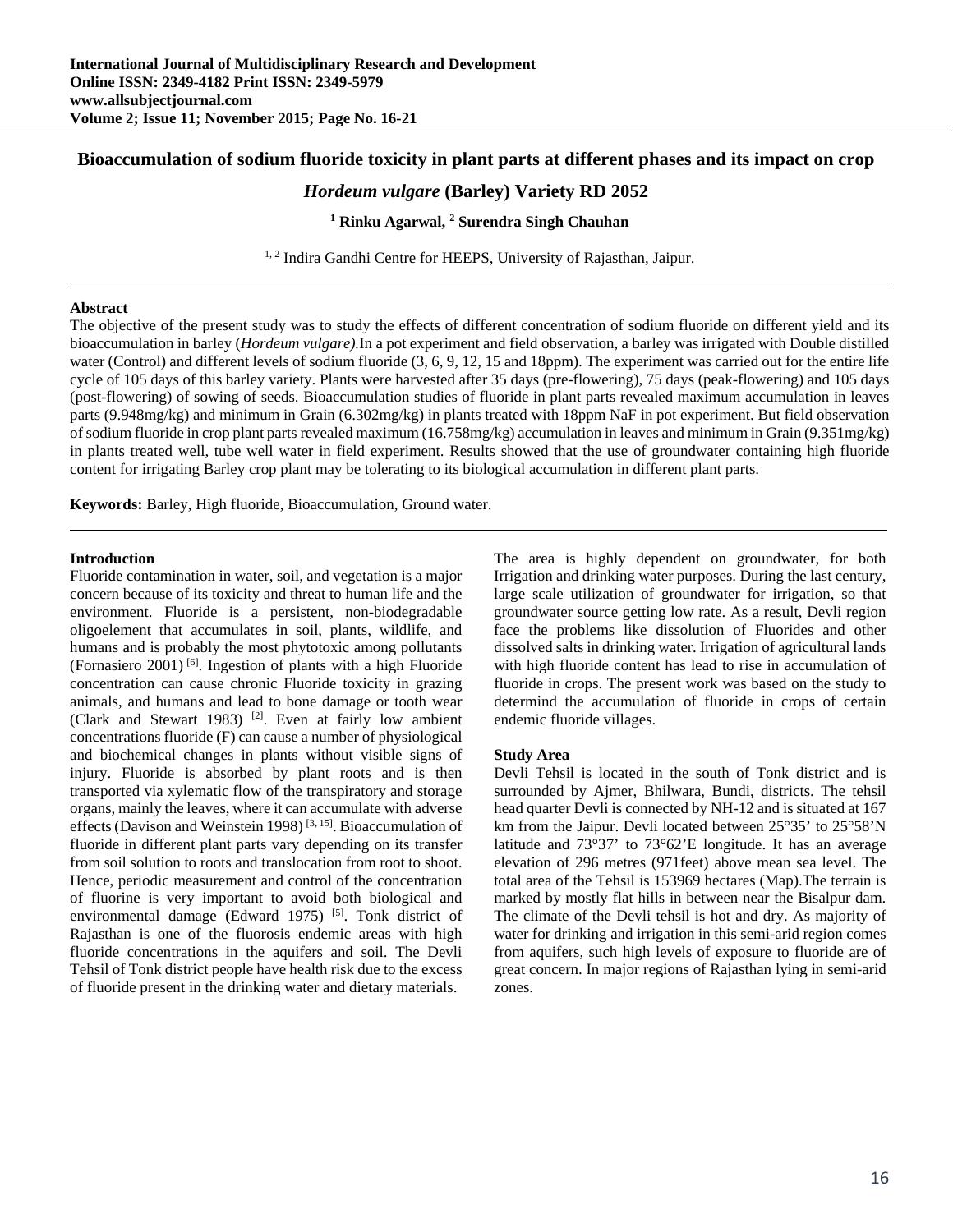

#### **Materials and Methods**

Pot experiment were conducted on *Hordeum vulgare* Variety RD 2052 is a popular barley Variety grown in the state of Rajasthan. Barley is a monocotyledonous plants and belongs to Graminae family sown in *Rabi* season. The effect of different concentration of Sodium fluoride, certified seeds of Barley were procured from Agricultural Research Station, Durgapura, Jaipur. Its maturity period ranges between 98 & 105 days. The experiments were conducted in the Department of Environment, University of Rajasthan, Jaipur from Nov. 2011 to March 2012 during winter season. The mean ambient temperature of certified seeds during experimental study was 20°C. Seeds were sown in the earthen pots filled with sandyloamy soil. These seeds were also sowing in different fields and

the same procedure were followed for field plants. In the experiment 5 replicates of each pot set viz. control (Double distilled water), 3 mg/L, 6 mg/L, 9 mg/L, 12 mg/L, 15 mg/L, 18 mg/L, were taken 70% of water was poured into the pot and 30% of Fluorinated water was sprayed on plant. The plants were irrigated with the respective concentration of sodium fluoride in alternative days throughout the experimental period (10 November 2011 to 05 March 2012). Stock solution of 100 mg/L NaF concentration was prepared by dissolving 0.221 g NaF in 1000 ml of distilled water. Serial dilution to stock solution was done to get the desired concentration. Serial dilution of stock solution made of NaF was used for irrigation at regular intervals and in equal quantity with double distilled water as the control.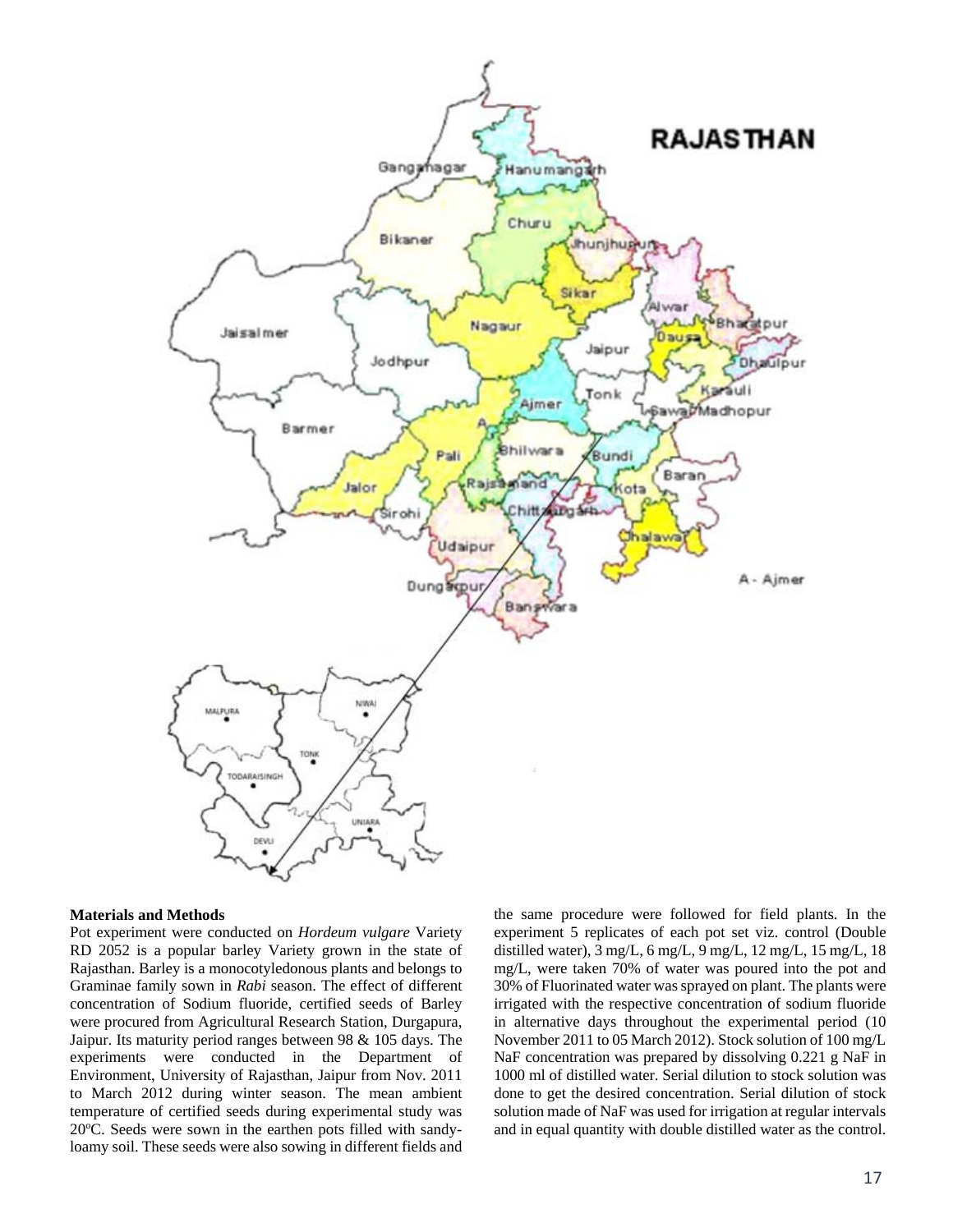For each concentration, 7 pots were used and 5 replicates. To ensure germination seeds were sown in each pot equally spaced from each other. After emergence seedling were selected to remain to each pot and allowed to grow. The experiment was conducted during winter season.

After pre-flowering stage (35 days after sowing the seed), peak flowering stage (75 days) and post flowering stage (105 days)from the date of sowing. Treatments of three pots from each stage were taken for the studies. The plants were harvested and washed gently with distilled water to remove soil particles adhering to them.

# **Determination of Bioaccumulation of fluoride** *Hordeum vulgare* **in various plants parts**

For the bioaccumulation study and determination of fluoride contents. All the plant parts were separately packed and oven dried for 24 hrs at 80°C. Then the samples were powdered and digested with perchloric acid, followed by neutralization with aqueous KOH and analysis for fluoride by the potentiometric

method with a fluoride ion selective electrode. Same procedure were also used for the field observation of plants.

#### **Results and Discussion**

# **At pre-flowering stage (pot experiment and field experiment)**

In plants Fluoride concentration of Barley was estimated 0.237mg/kg in leaves, 0.181mg/kg in Shoot and 0.102mg/kg in Root samples of plant grown under (distilled water) condition and treatment level 18ppm, fluoride concentration was estimated 11.572mg/kg in leaves, 8.179mg/kg in shoot and 7.342 mg/kg in Root (Table 1). While in field experiment Site 1 (below in 3ppm) was 0.482mg/kg in leaves, 0.407mg/kg in shoot and 0.316mg/kg in Root samples of plants and Site 2 (NaF approximately 18ppm) fluoride concentrations was estimated 11.124mg/kg in leaves, 7.709mg/kg in shoot and 7.017mg/kg in Root(Table 2). NaF increased as the concentration of Fluoride in the treatment increased.

**Table 1:** Effects on Growth of different Sodium fluoride treatment levels through Pot Experiment on Hordeum *vulgare*, variety RD 2052. At Pre-Flowering Stage (35 days after sowing the seeds)

| S. No. | <b>Treatment</b>                | Pre Stage Fluoride (Mg/Kg)  |                            |                            |  |  |
|--------|---------------------------------|-----------------------------|----------------------------|----------------------------|--|--|
|        | <b>Levels</b>                   | <b>Leaves</b>               | <b>Stem</b>                | Root                       |  |  |
| 1.     | Control(Double distilled water) | $0.237 \pm 0.007$           | $0.181 \pm 0.005$          | $0.102 + 0.008$            |  |  |
| 2.     | 3ppm                            | $2.205 \pm 0.006$ (9.034)   | $1.872 \pm 0.004$ (10.343) | $1.533 \pm 0.009$ (15.029) |  |  |
| 3.     | 6ppm                            | $4.476 \pm 0.008$ (18.886)  | $3.383 \pm 0.007$ (18.691) | $2.967 \pm 0.007$ (29.088) |  |  |
| 4.     | 9ppm                            | $7.082 \pm 0.012$ (29.882)  | $5.285 \pm 0.006$ (29.199) | $4.544 \pm 0.009$ (44.549) |  |  |
| 5.     | 12ppm                           | $8.854 \pm 0.008$ (37.359)  | $6.144 \pm 0.010(33.945)$  | $5.642 \pm 0.008$ (55.314) |  |  |
| 6.     | 15ppm                           | $10.213 \pm 0.007$ (43.093) | $7.113 \pm 0.009$ (39.298) | $6.491 \pm 0.005$ (63.637) |  |  |
| 7.     | 18ppm                           | $11.572 \pm 0.005$ (48.827) | $8.179 \pm 0.007$ (45.188) | $7.342 \pm 0.003$ (71.980) |  |  |

All values of mean  $\pm$  S.D. and (%)

**Table 2:** Agriculture fields with *Hordeum vulgare*, variety RD 2052 in Devli Tehsil, Tonk district At Peak-Flowering Stages.

| S. No. | <b>Treatment Levels</b>     | Pre Stage Fluoride (Mg/Kg) |                   |                   |  |
|--------|-----------------------------|----------------------------|-------------------|-------------------|--|
|        |                             | <b>Leaves</b>              | <b>Shoot</b>      | Root              |  |
| . .    | S <sub>1</sub> (kanwarpura) | $0.482 + 0.0161$           | $0.407 \pm 0.094$ | $0.316 \pm 0.157$ |  |
| ۷.     | $S2$ (Heerapura)            | $1.356 \pm 0.174$          | $1.261 \pm 0.169$ | $1.032 \pm 0.143$ |  |
| 3.     | S3(Bhanwarthala)            | $3.558 \pm 0.135$          | $2.878 \pm 0.097$ | $2.589 \pm 0.158$ |  |
| -4.    | S4(Ramthala)                | $5.734 \pm 0.172$          | $4.452 \pm 0.157$ | $3.853 \pm 0.137$ |  |
| 5.     | S5(Sangrampura)             | $7.872+0.103$              | $5.824+0.123$     | $5.058 \pm 0.141$ |  |
| - 6.   | S6(Rajmahal)                | $10.289 \pm 0.148$         | $7.115 \pm 0.083$ | $6.482 \pm 0.134$ |  |
|        | S7(Dabarkala)               | $11.124 \pm 0.074$         | $7.709 \pm 0.119$ | $7.017 \pm 0.160$ |  |

All values of mean  $\pm$  S.D.

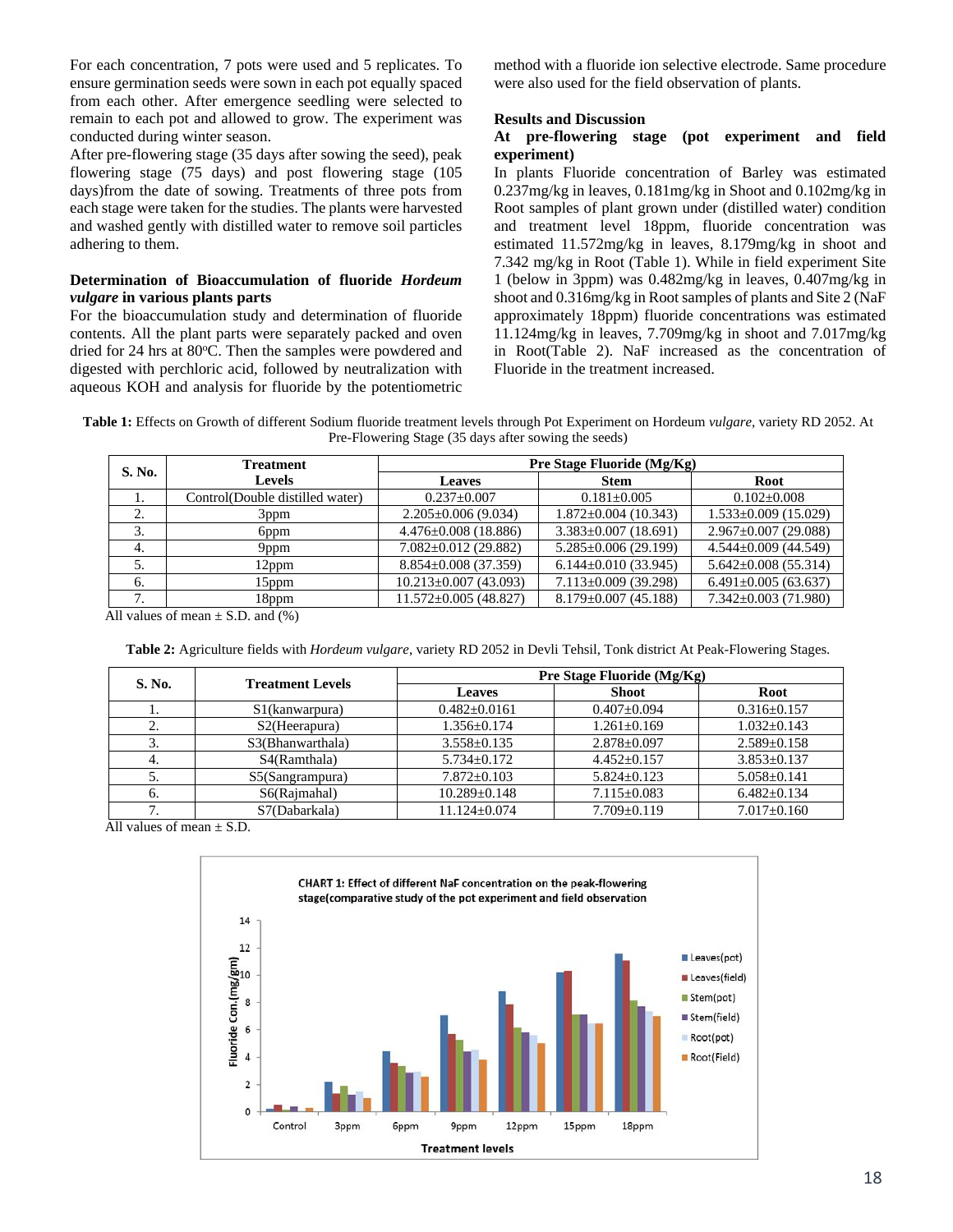## **At peak-flowering stage (pot experiment and field experiment)**

In plants Fluoride concentration of Barley was estimated 0.362mg/kg in leaves, 0.284mg/kg in shoot and 0.02mg/kg in Root samples of plants grown under (distilled water) condition and treatment level 18ppm, fluoride concentration was estimated 12.987mg/kg in leaves, 9.556mg/kg in shoot and 8.619mg/kg in Root (Table 3). While in field experiment Site 1

(below in 3ppm) was 0.829mg/kg in leaves, 0.627mg/kg in shoot and 0.498mg/kg in Root samples of plants grown condition and Site 2 (NaF approximately 18ppm) fluoride concentrations was observed 12.778mg/kg in leaves, 9.372mg/kg in shoot and 8.461mg/kg in Root(Table 4). NaF concentration increased as the concentration of fluoride in the treatment increased.

**Table 3:** Effects on Growth of different Sodium fluoride treatment levels through Pot Experiment on *Hordeum vulgare*, variety RD 2052. At Peak-Flowering Stage (75 days after sowing the seeds).

| S. No. | <b>Treatment Levels</b>         | Peak Stage Fluoride (Mg/Kg) |                            |                            |  |  |
|--------|---------------------------------|-----------------------------|----------------------------|----------------------------|--|--|
|        |                                 | <b>Leaves</b>               | <b>Stem</b>                | Root                       |  |  |
| .,     | Control(Double distilled water) | $0.362+0.009$               | $0.284 + 0.008$            | $0.197+0.007$              |  |  |
| 2.     | 3 <sub>ppm</sub>                | $2.684 \pm 0.008(7.414)$    | $2.267 \pm 0.007$ (7.982)  | $2.057 \pm 0.009$ (10.442) |  |  |
| 3.     | 6ppm                            | $5.227 \pm 0.004$ (14.439)  | $3.996 \pm 0.009$ (14.070) | $3.742 \pm 0.006$ (18.995) |  |  |
| 4.     | 9ppm                            | $8.031 \pm 0.006$ (22.185)  | $5.958 \pm 0.008$ (20.979) | $5.473 \pm 0.004$ (27.782) |  |  |
| 5.     | l 2ppm                          | $9.972 \pm 0.004$ (27.547)  | $7.347 \pm 0.007$ (25.870) | $6.691 \pm 0.006$ (33.964) |  |  |
| 6.     | 15ppm                           | $11.480 \pm 0.007(31.713)$  | $8.452 \pm 0.006(29.761)$  | $7.655 \pm 0.007$ (38.858) |  |  |
| ⇁      | l 8ppm                          | $12.987 \pm 0.005(35.876)$  | $9.556 \pm 0.003$ (33.648) | $8.619 \pm 0.004$ (43.751) |  |  |

All values of mean  $\pm$  S.D. and (%)

**Table 4:** Agriculture fields with *Hordeum* vulgare, variety RD 2052 in Devli Tehsil, Tonk district At Peak-Flowering Stages.

| S. No. | <b>Treatment</b>            | Peak Stage Fluoride (mg/kg) |                   |                   |  |
|--------|-----------------------------|-----------------------------|-------------------|-------------------|--|
|        | <b>Levels</b>               | <b>Leaves</b>               | <b>Stem</b>       | Root              |  |
| . .    | S <sub>1</sub> (kanwarpura) | $0.829 \pm 0.085$           | $0.627 \pm 0.163$ | $0.498 \pm 0.122$ |  |
| ٠.     | S <sub>2</sub> (Heerapura)  | $2.147 \pm 0.164$           | $1.786 \pm 0.157$ | $1.592 \pm 0.147$ |  |
|        | S3(Bhanwarthala)            | $4.203 \pm 0.157$           | $3.513 \pm 0.161$ | $3.252 \pm 0.088$ |  |
| 4.     | S4(Ramthala)                | $7.161 \pm 0.159$           | $5.389 \pm 0.089$ | $4.971 \pm 0.173$ |  |
| J.     | S5(Sangrampura)             | $9.438 \pm 0.154$           | $6.851 \pm 0.147$ | $6.257 \pm 0.156$ |  |
| 6.     | S6(Rajmahal)                | $11.803 \pm 0.160$          | $8.648 \pm 0.153$ | $7.839 \pm 0.135$ |  |
|        | S7(Dabarkala)               | $12.778 \pm 0.107$          | $9.372 \pm 0.139$ | $8.461 \pm 0.163$ |  |

All values of mean  $+$  S.D.



# **At post-flowering stage (pot experiment and field experiment)**

In plants Fluoride concentration of Barley was estimated 0.553mg/kg in leaves, 0.496mg/kg in shoot, 0.402mg/kg in Root and 0.357mg/kg in Grain samples of plants grown under (distilled water) condition and treatment level 18ppm, fluoride concentration was estimated 16.288mg/kg in leaves, 13.693mg/kg in shoot, 12.967mg/kg in Root and 9.115mg/kg in Grain (Table 5). While in field experiment Site 1 (below in 3ppm) was 1.227mg/kg in leaves, 0.991mg/kg in shoot,

0.958mg/kg in Root and 0.874mg/kg in Grain samples of plants grown condition and Site 2 (NaF approximately 18ppm) fluoride concentrations was observed 16.758mg/kg in leaves, 14.059mg/kg in shoot, 13.244mg/kg in Root and 9.351mg/kg in Grain (Table 6). Fluoride concentration increased as the concentration of NaF in the treatment increased.

 Bioaccumulation of fluoride was highest in leaves and lowest in grain. In 18ppm NaF treated plants, mean fluoride content in the leaves and grain was 16.288mg/kg and 9.115mg/kg respectively and field observation of Site **2** was highest fluoride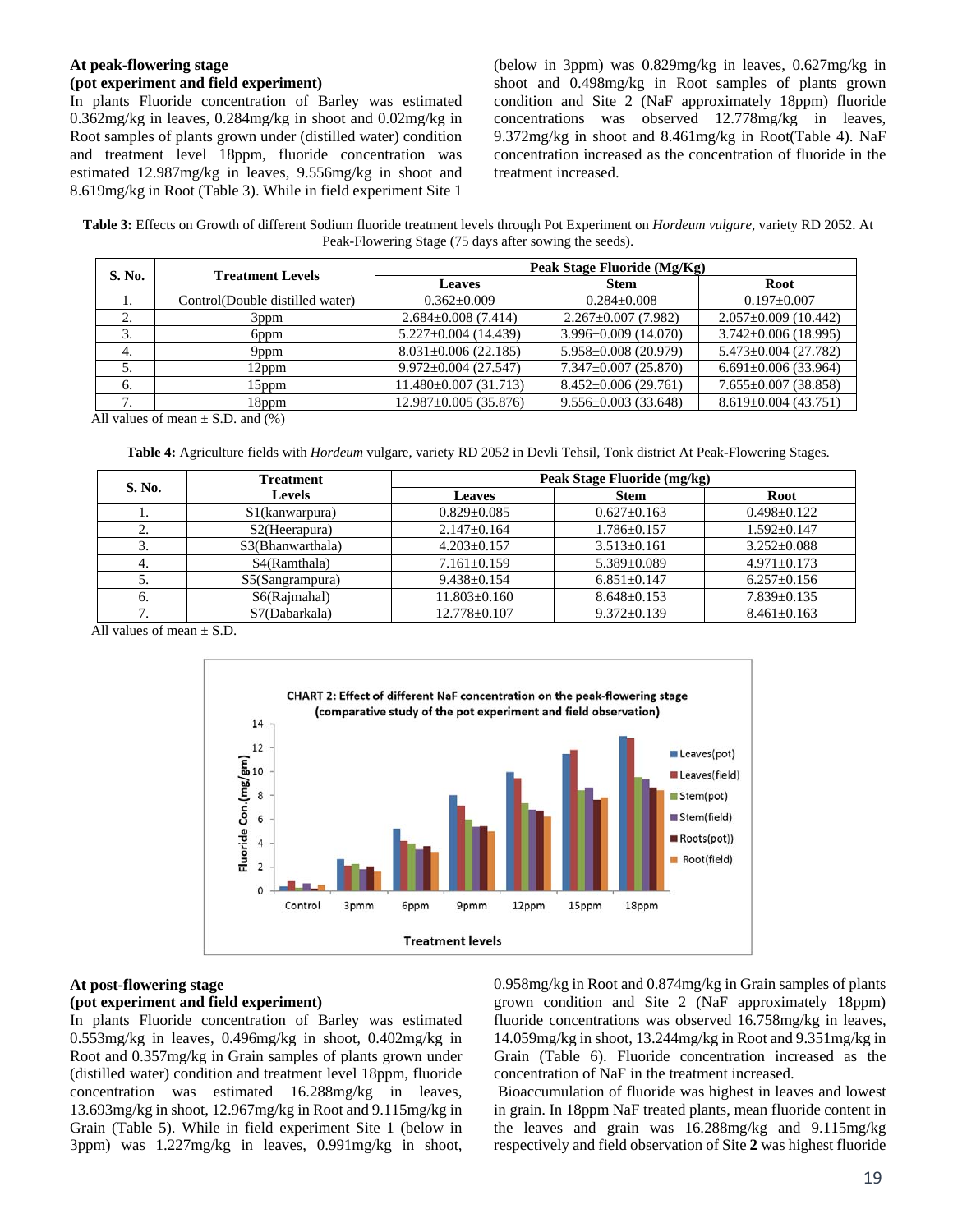in leaves and lowest fluoride in grain. In comparison to leaves, Grain accumulated least fluoride which was 7.407mg/kg. Owing to its low mobility, fluoride accumulated more in plant root than in other plant parts. However, such correlative findings have also been reported by Gautam and Bhardwaj  $(2010)$  <sup>[7]</sup> and Bhargava and Bhardwaj  $(2011)$  <sup>[1]</sup>. Bioaccumulation studies of fluoride in Barley grain showed an average fluoride content (9.351mg/kg). The study significance that fluoride is a part of food chain in which it is transmitted from vegetation to herbivores and hence to the carnivores (Murray G., 1981)  $[14]$ . Result reported in the study that fluoride treatment is detrimental to growth and yield of Barley especially at higher concentrations (18mg/L) sodium fluoride concentration. The accumulation rate of fluoride in the leaves

were higher than the accumulation rate in the other parts of plant fluoride level of leaves increased with the concentration of sodium fluoride spray applied on the leaves (Leonard, CD and Graves HH Jr, 1972)<sup>[13]</sup> Due to this high concentration of fluoride, it result in the necrosis and chlorosis in the plant, reduction in growth of shoot and root and ultimately reduced the yield of *Hordeum vulgare* Variety RD 2052. It was determined that concentration of fluoride was higher in field experiment in comparison to pot experiment. It may be increased due to use of fluoride contaminated soil and water in field while we are using only fluoride contaminated water in pot. Bioaccumulation of fluoride in Barley grains creates secondary source of fluoride to human population resulting in food-borne fluorosis, primary source being water.

**Table 5**: Effects on Growth of different Sodium fluoride treatment levels through Pot Experiment on Hordeum vulgare, variety RD 2052. At Post-Flowering Stage (105 days after sowing the seeds).

| S. No.                                                         | <b>Treatment Levels</b>         | Post Stage Fluoride (Mg/Kg) |                             |                             |                            |  |
|----------------------------------------------------------------|---------------------------------|-----------------------------|-----------------------------|-----------------------------|----------------------------|--|
|                                                                |                                 | <b>Leaves</b>               | <b>Stem</b>                 | Root                        | Grain                      |  |
| 1.                                                             | Control(Double distilled water) | $0.553 \pm 0.006$           | $0.496 \pm 0.005$           | $0.402 \pm 0.006$           | $0.357 \pm 0.004$          |  |
| $\bigcap$<br><u>، ،</u>                                        | 3ppm                            | $3.457 \pm 0.007(6.251)$    | $3.214 \pm 0.008$ (6.480)   | $2.836 \pm 0.005$ (7.055)   | $2.554 \pm 0.007(7.154)$   |  |
| 3.                                                             | 6ppm                            | $6.676 \pm 0.009$ (12.072)  | $5.811 \pm 0.006$ (11.716)  | $5.317 \pm 0.007$ (13.226)  | $3.952 \pm 0.006(11.070)$  |  |
| 4.                                                             | 9ppm                            | $10.145 \pm 0.008$ (18.345) | $8.663 \pm 0.007$ (17.466)  | $8.001 \pm 0.004$ (19.903)  | $5.854 \pm 0.005$ (16.398) |  |
| 5.                                                             | 12ppm                           | $12.548 \pm 0.007$ (22.691) | $10.634 \pm 0.005(21.440)$  | $9.913 \pm 0.006$ (24.659)  | $7.138 \pm 0.007$ (19.994) |  |
| 6.                                                             | $15$ ppm                        | $14.421 \pm 0.005(26.078)$  | $12.162 \pm 0.007$ (24.520) | $11.439 \pm 0.003$ (28.455) | $8.126 \pm 0.005(22.762)$  |  |
| $\mathbf{r}$<br>$\overline{\phantom{a}}$                       | 18ppm                           | $16.288 \pm 0.006$ (29.454) | $13.693 \pm 0.005$ (27.607) | $12.967 \pm 0.007$ (32.256) | $9.115 \pm 0.008$ (25.532) |  |
| All values of mass $\in$ $\mathbb{R}$ $\mathbb{R}$ and $(0/3)$ |                                 |                             |                             |                             |                            |  |

All values of mean  $\pm$  S.D. and (%)

**Table 6:** Agriculture fields with *Hordeum* vulgare, variety RD 2052 in Devli Tehsil, Tonk district At Post-Flowering Stages.

| S. No.     | <b>Treatment Levels</b>     | Post Stage Fluoride (Mg/Kg) |                    |                    |                   |
|------------|-----------------------------|-----------------------------|--------------------|--------------------|-------------------|
|            |                             | <b>Leaves</b>               | <b>Stem</b>        | <b>Root</b>        | Grain             |
|            | S <sub>1</sub> (kanwarpura) | $1.227 \pm 0.138$           | $0.991 \pm 0.163$  | $0.985 \pm 0.119$  | $0.874 \pm 0.159$ |
| <u>، ،</u> | S2(Heerapura)               | $3.265 \pm 0.152$           | $3.032+0.145$      | $2.664 \pm 0.102$  | $2.381 \pm 0.150$ |
| Ć.         | S3(Bhanwarthala)            | $6.329 \pm 0.243$           | $5.468 \pm 0.138$  | $5.032 \pm 0.092$  | $3.842 \pm 0.143$ |
|            | S4(Ramthala)                | $9.775 \pm 0.170$           | $8.352 \pm 0.156$  | $7.683+0.151$      | $5.635 \pm 0.135$ |
|            | S5(Sangrampura)             | $12.218 \pm 0.159$          | $10.391 + 0.163$   | $9.628 + 0.109$    | $6.976 \pm 0.147$ |
|            | S6(Rajmahal)                | $15.264 \pm 0.106$          | $12.838 \pm 0.172$ | $12.031 \pm 0.095$ | $8.563 \pm 0.176$ |
|            | S7(Dabarkala)               | $16.758 \pm 0.152$          | $14.059 \pm 0.149$ | $13.244 \pm 0.103$ | $9.351 \pm 0.163$ |

All values of mean  $\pm$  S.D.